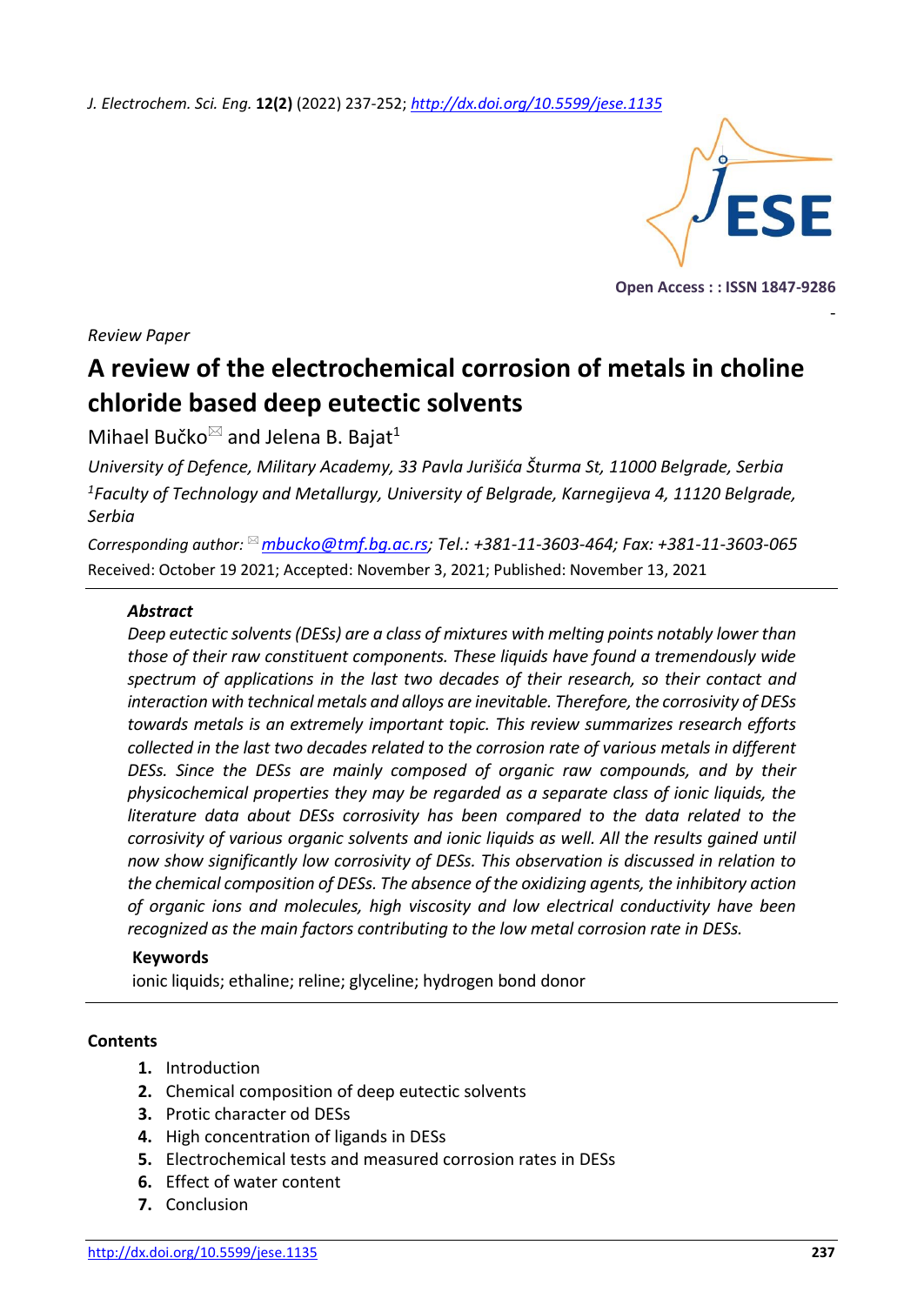# **1. Introduction**

Deep eutectic solvents (DESs) refer to mixtures of two or three solid or liquid compounds in a eutectic composition, where an unusually deep melting point depression is observed [1,2]. The preparation of DESs usually consists of simple mixing of the two components for several hours at a slightly elevated temperature until the homogeneous liquid is obtained (Figure 1). The main characteristic of DESs is that they are in a liquid state at room or slightly elevated temperatures [3]. Although they may not be considered ionic liquids, the DESs share many physical characteristics, such as relatively high viscosity and density, low electrolytic conductivity compared to aqueous solutions, low volatility and vapour pressure, and high thermal stability. These attributes make DESs good candidates for the replacement of traditional volatile organic solvents in many industries [4]. In addition, the DESs have some beneficial features compared to conventional ionic liquids: they are usually composed of inexpensive, widely available compounds that are biodegradable and nontoxic [5].



*Figure 1. Preparation of ethaline: dried choline chloride and ethylene glycol are mixed in a controlled atmosphere (Ar‐filled glovebox), heated to 80 °C for 2 hours, then cooled to room temperature. Improper heating can lead to the formation of choline chloride crystals (*i.e., *precipitation from solution) [6]. Reprinted with permission from ref. [6], copyright (2019), American Chemical Society*

During the last two decades, DESs have been involved in various applications, the most important being: dissolution of metal oxides and salts in metallurgy [7]; electrolytes in metal and alloy electroplating [8,9]; liquid-liquid extraction [10]; metal extraction [11]; gas solubility and capture [12]; electrolytes in batteries [13] or solar cells [14]; biocatalysis [15]; extraction and preparation of biodiesel [16]; biomass processing [17]; biomolecular structure stabilization [18]; genomics [19]; pharmaceutical and medical applications [20]; nanomaterials synthesis [21].

The DESs have been particularly recognized as a convenient way to extend the range of coating/substrate combinations that may be produced by the electrodeposition process, in comparison to the existing electroplating processes in water-based baths [22-24]. For example, the DESs may be an alternative for the electroplating of metals having electroreduction potential more negative to the potential of water decomposition, such as Ti, Al, and W [22,25,26]. Furthermore, the electroplating in DESs may afford the replacement of the electroplating systems known to be toxic and carcinogenic, such as Cr, Ni and Co [9,23,25,27]. Figure 2 illustrates an example of the surfacesensitive Ni electrodeposition at Pt(111) single crystal surface, from choline chloride + urea DES (reline) [9]. The number of pure metal and alloy coatings that have already been successfully obtained by electrodeposition in DESs is significant, so here only the most important examples are mentioned, including corrosion-resistant coatings like Cu [28-31] and Zn-alloys [32], magnetic alloys like Sm–Co [33,34], semiconducting alloys like CuGaSe<sub>2</sub> [35], electrocatalytic surface alloys like Pt– Co [36], *etc*.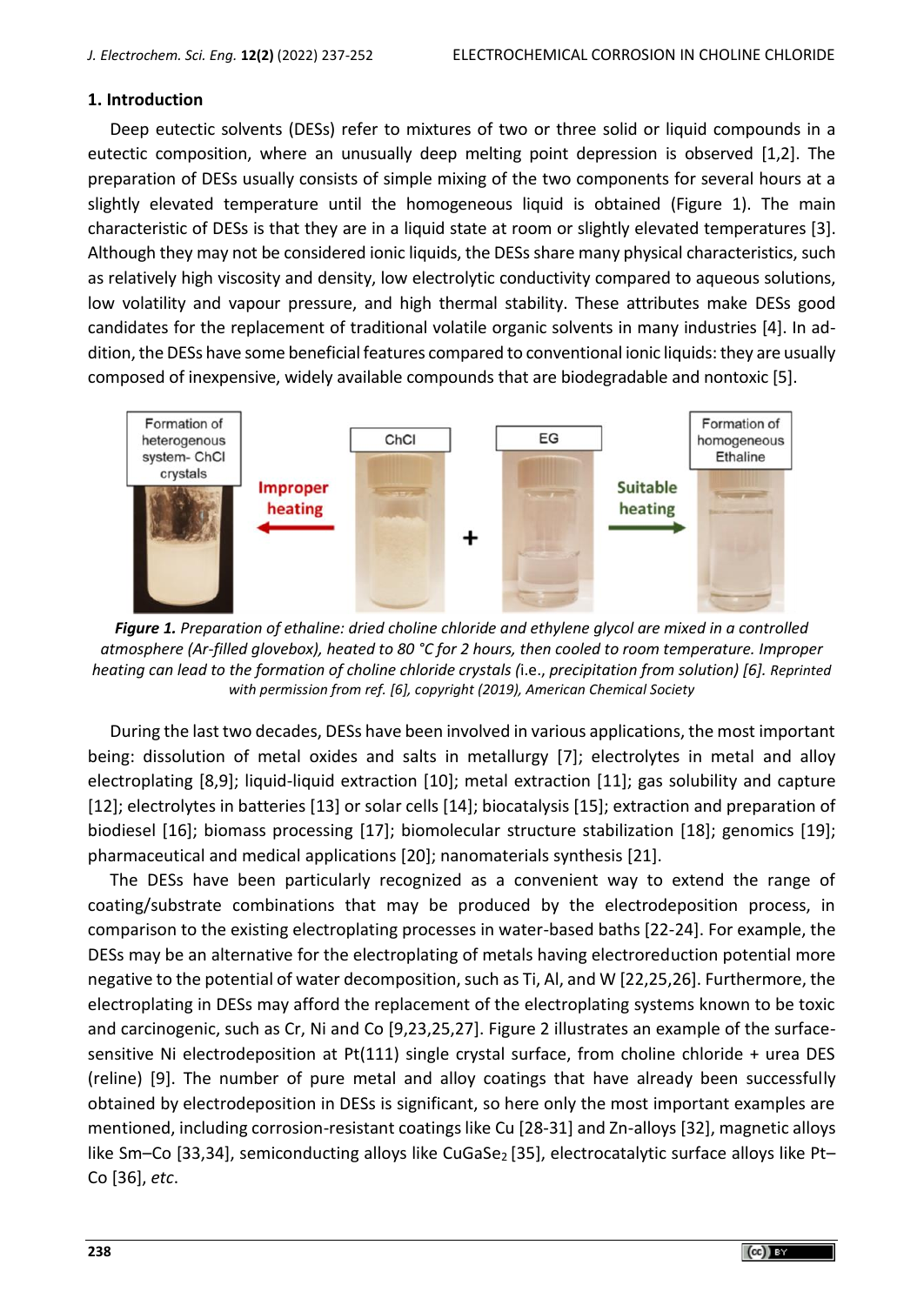

*Figure 2. Representation of Ni(II) electrodeposition in DES on Pt(111) and AFM image (22 μm<sup>2</sup> ) of Ni clusters [9] Reprinted with permission from ref. [9] copyright (2018), American Chemical Society*

To apply deep eutectic solvents in any large-scale process, it is important to gain knowledge about their corrosivity and interaction with different materials, particularly technical metals and alloys. This article first addresses the important features of the DESs chemical composition: their protic/aprotic character and the presence of strong complexing agents. It further recaps the data related to the metal corrosion rates collected in various DESs and by different measuring methods. Finally, it summarizes the most relevant factors responsible for a generally low corrosion rate in DESs.

# **2. Chemical composition of deep eutectic solvents**

A mixture of any two compounds that exhibits a deep melting temperature decrease at the eutectic ratio of the two components may be regarded as a DES. Up to now, various DESs have been prepared by combining a quaternary ammonium salt, a metal salt or a metal salt hydrate, and a hydrogen bond donor (HBD), usually an organic molecule such as an amide, carboxylic acid, or polyol [2]. Table 1 explains the classification of DESs into five types according to their components [4,22,37]:

|        |        | Organic molecule              |
|--------|--------|-------------------------------|
|        |        | as HBD                        |
| Type 1 | Tvpe 2 | Type 3                        |
|        |        | Type 4                        |
|        |        | Type 5                        |
|        |        | Metal salt Metal salt hydrate |

|  |  |  | Table 1. Five types of deep eutectic solvents |
|--|--|--|-----------------------------------------------|
|--|--|--|-----------------------------------------------|

It is estimated [38] that there may be  $10^6$ - $10^8$  potential DES formulations as various binary combinations of ammonium salts, metal salts, and organic molecules. Since the majority of DESs contain an organic compound as one of the constituents, to predict the corrosivity of a particular DES, it is advisable to first analyse the metal corrosion in a particular organic, since the literature about this topic is usually vastly available [39].

Interestingly, up to now, only the metal and alloy corrosion in the Type 3 DESs has been studied, and particularly in DESs containing choline chloride as a quaternary ammonium salt, and as a result, this review focuses primarily on the metal corrosion in Type 3 DESs.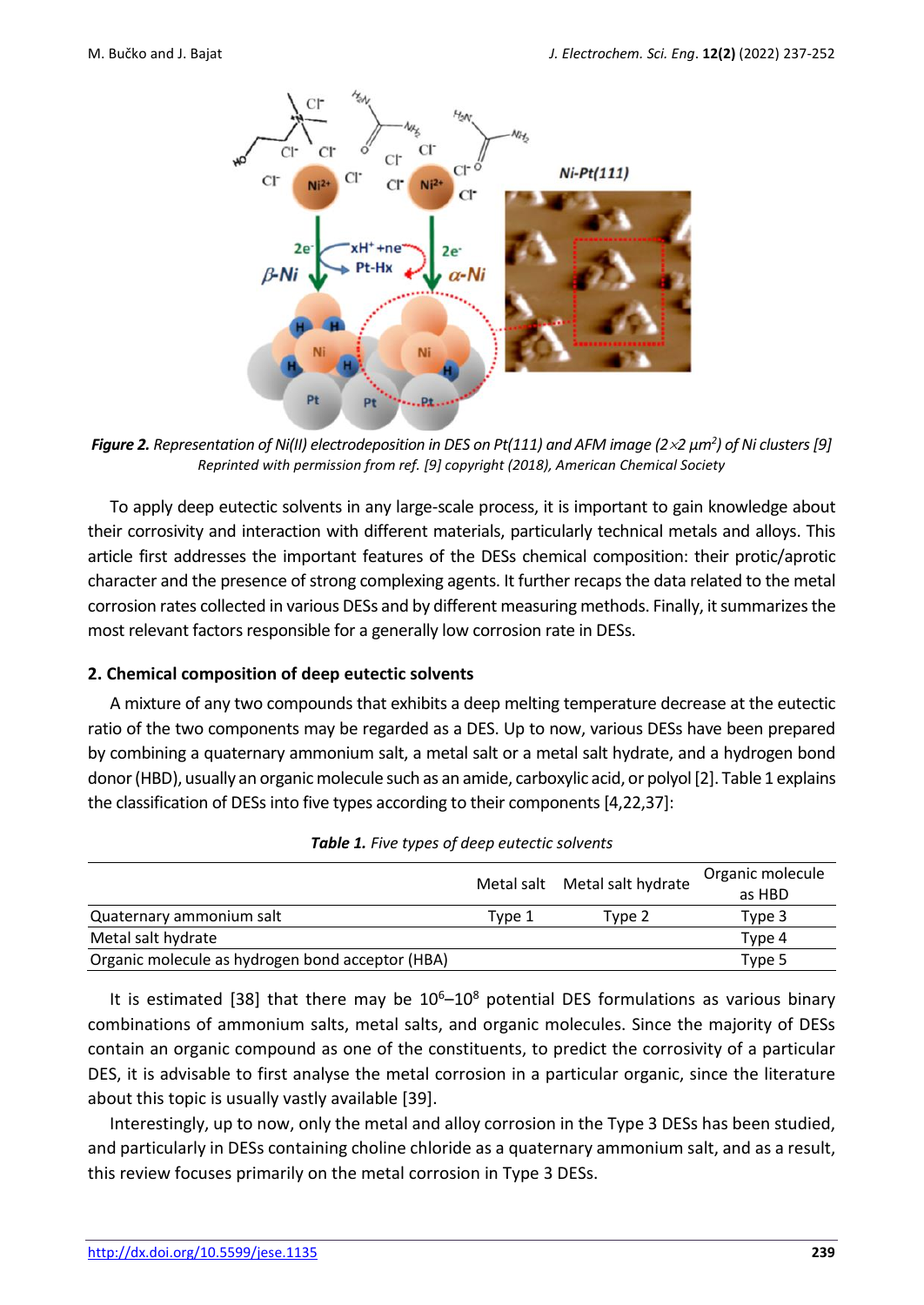# **3. Protic character of DESs**

Metals with the corrosion potential more negative than the equilibrium potential of hydrogen electrode corrode with the electroreduction of hydrogen proton. The presence of solvated hydrogen proton in protic organic media thus induces corrosion of electronegative metals [39]. It should be held in mind that the most frequently used HBDs in Type 3 DESs (alcohols, amides and carboxylic acids) are protic organic compounds, and so the presence of free hydrogen ions may be expected in these DESs.

The pH value of a DES depends on the ability of the DES's cation, anion, and HBD to act as proton acceptors and proton donors [40,41]. If HA is a protic hydrogen bond donor, then the protonation reaction in DES is

 $HA + Y \rightleftharpoons HY^+ + A^-$ (1)

where Y represents the DES constituent [40,41].

Metal corrosion may occur due to the partial cathodic reaction of the protonated species 2HY<sup>+</sup>+ 2e<sup>−</sup>→ 2Y+ H<sup>2</sup> (2)

but also, as it is often the case in organic solutions, due to the direct hydrogen evolution from the non-dissociated proton donor [42]:

 $2HA + 2e^-$  →  $2A^-$ + H<sub>2</sub> (3)

The experimentally determined pH values of a few representative choline chloride based Type 3 DESs are listed in Table 2. The pH value of ChCl based DESs is significantly influenced by the type of HBD. The acidity decreases in the following order: DESs with carboxylic acids (citric, glycolic, lactic, malic, malonic, oxalic acid)>polyols (ethylene glycol, glycerol) > sugars(fructose, glucose) > amines and amides (urea, ethanolamine, diethanolamine) [41]. For all choline chloride based DESs, a linear decrease of pH value was observed with the increase in temperature, and as concerning the water influence, the increase in water content decreases the pH for the majority of DESs. However, there are DESs where the opposite was observed, for instance in ChCl-citric acid mixture [41].

| <b>DES</b>                     | pH value                  | Reference |  |
|--------------------------------|---------------------------|-----------|--|
| 1 ChCl: 1 oxalic acid          | 1.32                      | [43]      |  |
| 1 ChCl: 1 malonic acid         | 2.39                      | $[43]$    |  |
| 1 ChCl: 1 citric acid: $3 H2O$ | $0.63 - 0.67$             | $[44]$    |  |
|                                | 4.77                      | $[45]$    |  |
| 1 ChCl: 2 ethylene glycol      | 5.93 (pH indicator)       | $[43]$    |  |
|                                | 6.89 (pH glass electrode) | $[43]$    |  |
| 1 ChCl: 2 glycerol             | 7.54                      | $[46]$    |  |
|                                | 7.48                      | $[43]$    |  |
|                                | 10.39                     | $[46]$    |  |
| 1 ChCl: 2 urea                 | 10.07                     | [47]      |  |

The fast metal corrosion due to the rapid hydrogen evolution reaction in acidic DESs was demonstrated by Abbott *et al*. [48], where it was shown that the corrosion rate (expressed in μm per year) for mild steel in oxaline was two orders of magnitude higher in comparison to reline and ethaline, whereas it was one order of magnitude higher for Ni. Interestingly, the corrosion rate of Al was low and very similar in both acidic and pH neutral DESs, probably due to the Al passivation by oxalate anion [48]. High acidity of an organic acid containing DESs is beneficial for the dissolution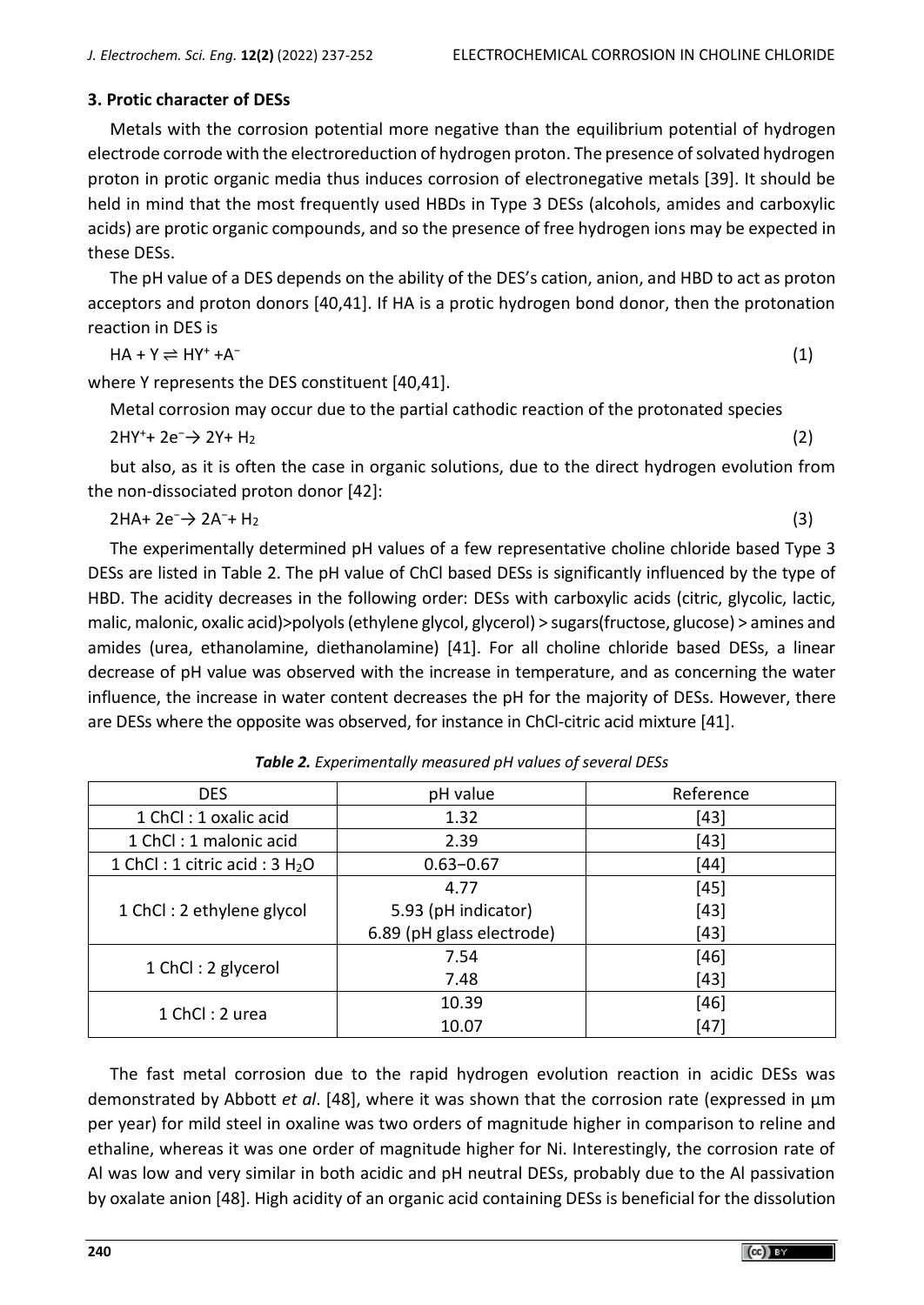of various metal oxides in industrial and recycling processes because the hydrogen protons act as oxygen acceptors and break the metal–oxide bonds [49].

# **4. High concentration of ligands in DESs**

Choline chloride based DESs contain  $\sim$ 5 mol dm<sup>-3</sup> chloride anions, and these species are well known to be detrimental for metal corrosion in two ways. Firstly, the chloride ions cause the metal oxide film rupture and pitting corrosion. According to the kinetic model of pitting corrosion, the pit initiation starts with the adsorption of chloride ions on the metal oxide surface and their penetration through the oxide film and propagates with the localized dissolution of metal at the metal/oxide interface [50,51]. Secondly, chloride is a ligand that forms complex salts with metal ions, increasing the solubility of metal ions and metal compounds, preventing metal passivation, and displacing the redox electrode potential of the metal to the negative side, making its anodic dissolution easier [52]. As a matter of fact, since the 1990s the halide salts have been used as ligands to promote metal solubility in organic solvents [53].

The catalytic role of chloride anion in the anodic partial reaction of a metal corrosion process is well known for aqueous media, for example, in the cases of copper and steel corrosion [54,55]. It is assumed that the first step in the metal anodic dissolution mechanism is one of the following reactions:

| $Cu + Cl \rightleftharpoons CuCl + e^{-}$                                                     | (4) |
|-----------------------------------------------------------------------------------------------|-----|
| $CuCl + Cl \rightleftharpoons CuCl2$                                                          | (5) |
| Cu + 2Cl <sup><math>-</math></sup> $\rightleftharpoons$ CuCl <sub>2</sub> $+$ 2e <sup>-</sup> | (6) |
| $Fe + Cl \rightleftharpoons FeCl + e^-$                                                       | (7) |
| $FeCl \rightleftharpoons Fe^+ + Cl^-$                                                         | (8) |

The identical participation of Cl<sup>-</sup> is also very likely present in the metal dissolution process in DESs [28,56]. Furthermore, by identifying FeOCl in the corrosion products at steel immersed in ethaline and reline, Kityk *et al.* [56] concluded that the chloride ion present in large concentrations even changes the mechanism and accelerates steel corrosion in DES, in comparison to water solution. Particularly, Cl<sup>-</sup> ions enable the formation of FeOCI, an intermediate compound that facilitates the formation of γ-FeOOH [56].

Due to the high CI<sup>-</sup> concentration in DESs, the majority of metal ions are solvated in DESs in the form of various chloro-complexes. The metal speciation was studied in DES mixtures of choline chloride with several HBDs (urea, ethylene glycol, propylene glycol, and 1,3-propanediol), by dissolving various metal salts, namely sulphates, nitrates, oxides, thiocyanates, and perchlorates [57]. It was found that M<sup>+</sup> ions form [MCl<sub>2</sub>]<sup>-</sup>and [MCl<sub>3</sub>]<sup>2-</sup>species and/or their mixtures, depending on the HBD present, for instance [CuCl<sub>2</sub>]<sup>-</sup> and [CuCl<sub>3</sub>]<sup>2-</sup>, [AgCl<sub>2</sub>]<sup>-</sup>and [AgCl<sub>3</sub>]<sup>2-</sup>, [AuCl<sub>3</sub>]<sup>2-</sup>, *etc*. This speciation is consistent with the chemistry in aqueous solutions with high chloride concentrations[58].

As concerning M(II) salts, in diol-based DESs all M<sup>2+</sup> ions, except Ni<sup>2+</sup>, form tetrachloro complexes [MCl<sub>4</sub>]<sup>2-</sup>, like for example, [FeCl<sub>4</sub>]<sup>2-</sup>, [ZnCl<sub>4</sub>]<sup>2-</sup>, [PtCl<sub>4</sub>]<sup>2-</sup>, *etc.* Interestingly, chloride was not found in the Ni<sup>2+</sup>coordination shell, but rather only the  $[Ni(HBD)_3]^{2+}$  cationic complexes were detected [57]. Contrary to the diol based DESs, in urea-based DES, the complex ion composition depends on the metal: the late transition metals form tetrachloro complex anions, but early transition metals like Fe, Mn and Cr, form salts with HBD as a ligand, where HBD may be water or urea, *i.e.*, [Mn(HBD)<sub>6</sub>]<sup>2+</sup>,  $[Fe(HBD)_{5}]^{2+}$  and  $[CoCl_{3}(HBD)]^{-}[57]$ .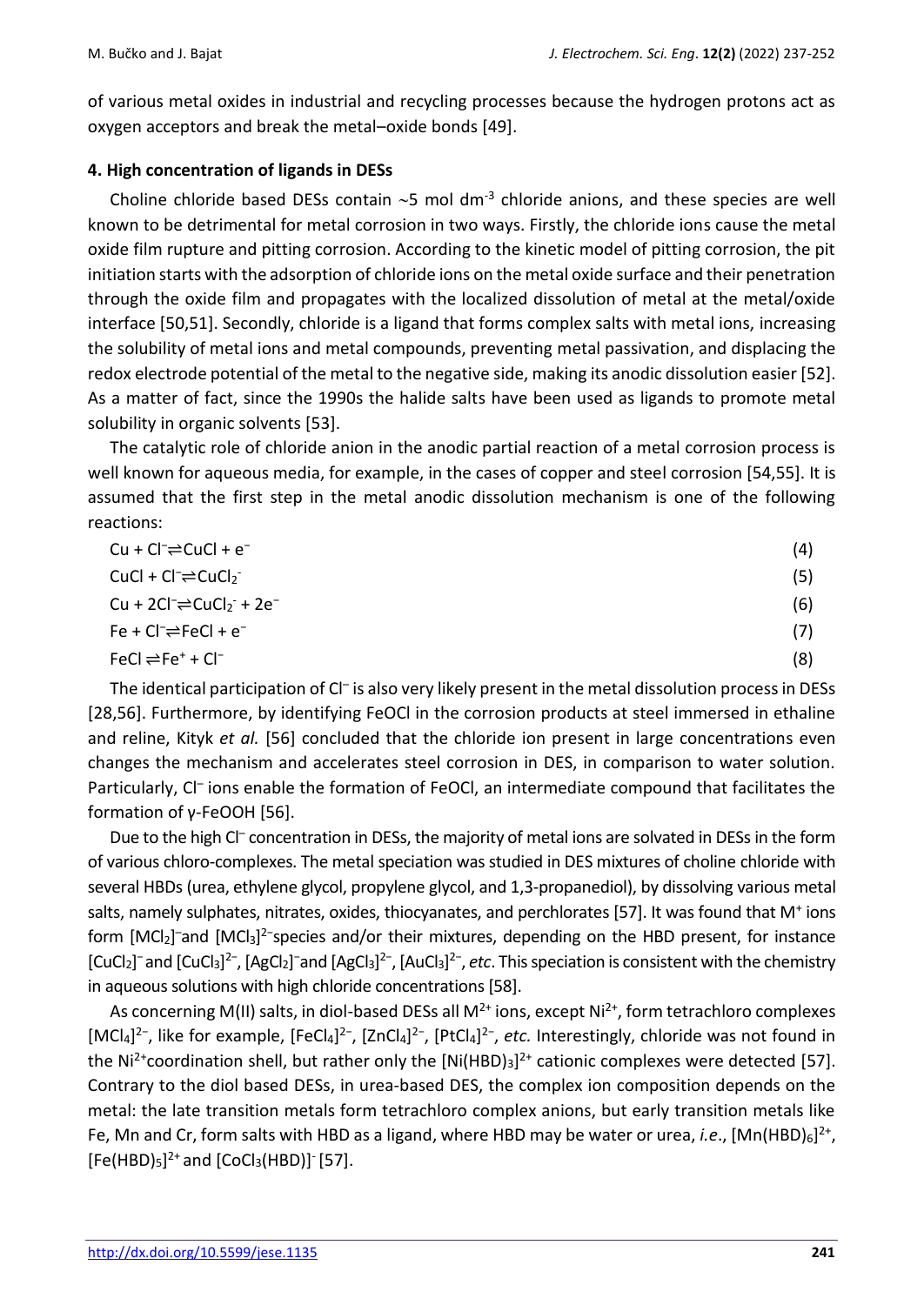Among M(III) salts, the experiments with  $Cr^{3+}$  in the same study [57] showed that in ethylene glycol-based DES, chromium forms complex salt with mixed ligands  $[Cr(H<sub>2</sub>O)<sub>2</sub>Cl<sub>4</sub>]<sup>2-</sup>$ , and in ureabased DES, the first shell consists only of HBD, *i.e*. [Cr(HBD)<sub>6</sub>]<sup>3+</sup>.

Dissimilar metal speciation in DESs compared to water is responsible for the difference in the electrochemical series, *i.e.,* the series of equilibrium electrode potentials for redox reactions of various metal/metal ion couples in different media. Electrode potentials for some redox couples in ethaline were reported [59] and compared to the analogous values in an aqueous, metal chloride containing medium. It was apparent that some equilibrium electrode potentials were positive, while others were more negative compared to the values measured in water. For the redox couples with more negative potential in ethaline, the redox equilibrium in ethaline is shifted to the species with a higher oxidation state compared to the equilibrium in water, and the reverse is true for the couples above the line. It was noticeable that for metals that form strong chloro-complex ions (Au, Pd, Ag), there was a significant negative deviation of the equilibrium redox potential in ethaline. An interesting case was observed for Cu: the equilibrium potential for the redox couple Cu<sup>+</sup>/Cu is surprisingly negative in ethaline. However, the potential of the  $Cu^{2+}/Cu^{+}$  couple is very positive, pointing to the fact that in ethaline, the Cu<sup>+</sup> species is stable along with Cu and Cu<sup>2+</sup> [59].

Interesting investigations of Cu corrosion in ethaline show that Cu dissolution is accelerated when  $Cu^{2+}$  species are present in the medium due to the comproportionation reaction (Eq. 9). (9)

 $CuCl<sub>4</sub><sup>2-</sup> + Cu \rightarrow 2CuCl<sub>2</sub><sup>-</sup>$ 

This reaction is well known in chloride-containing aqueous media, and it seems that the analogous mechanism may be applied for the case of ethaline [28,29]. The consequence of this reaction is observed in the electrodeposition process with Cu soluble anode, where the so-called "anomalous dissolution" occurs, *i.e.,* the mass loss of Cu anode is much higher than anticipated based on the amount of charge passed for a single electron transfer. In other words, in case  $Cu^{2+}$  is present in ethaline, the anodic dissolution processes occurring at the Cu anode to form CuCl<sub>2</sub><sup>-</sup> are coupled with the cathodic process involving the reduction of CuCl<sub>4</sub><sup>2-</sup>[28,29].

#### **5. Electrochemical tests and measured corrosion rates in DESs**

The corrosion rate of various metals in choline chloride-based DESs has been analysed by electrochemical methods in majority of the previous studies, and the reported data are summarized in Table 3. For nearly pH neutral DESs, *i.e.,* with the exception of acidic DESs, generally, it may be concluded that all the sources report significantly low corrosion rates, ranging from around 1  $\mu$ A cm<sup>-2</sup> to extremely low values of the order of nA cm<sup>-2</sup>. For example, the comparison of the surface morphology of Al alloy samples exposed to the air and to reline at 60 °C for 19 days (Figure 3) showed that all the samples were shiny. The brownish deposits at the samples immersed in reline, were not corrosion products or signs of pitting, but rather only reline deposits not removed by the washing process [60].

Except for the results reported in [63], the DESs were reported as of very low corrosivity to various metals, in practically all of the conducted studies available in the literature, in spite of containing strong ligands in high concentration. The Cu dissolution in [63] was promoted by the rotation of the working electrode and the ultrasonic agitation to enhance metal leaching in ethaline. Therefore, it is understandable that the corrosion rate in such working conditions is significantly higher than the values measured in stationary conditions.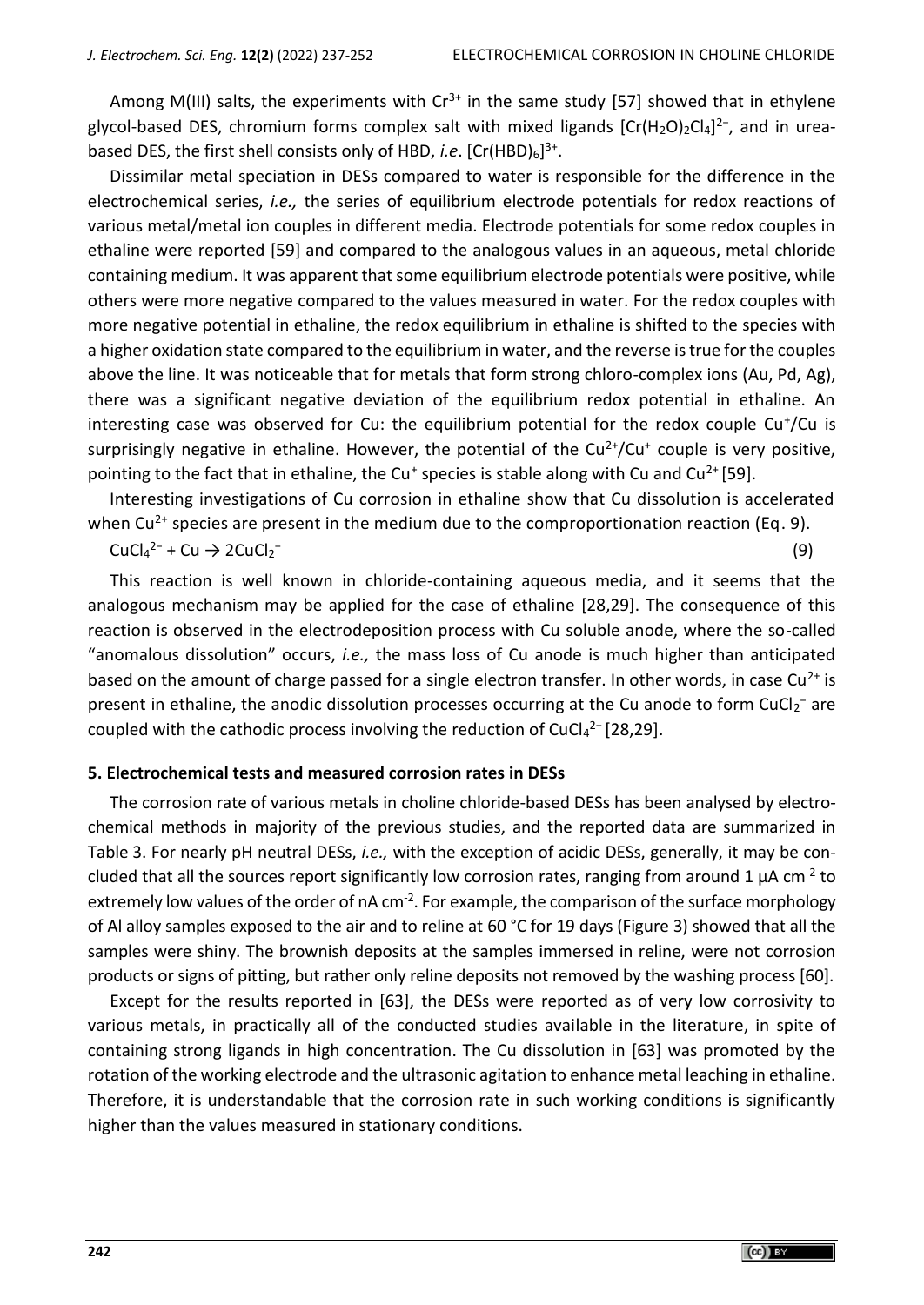

*Figure 3. Visual inspection of the alloy samples after 19 days: (a,c) AA2024-T6, AA6065-T6 in the air; (b,d) AA2024-T6, AA6065-T6 in reline, respectively [60] Reprinted with permission from ref. [60] copyright (2020), Elsevier*

Very low corrosivity of DESs had been ascribed to the absence of an oxidizing species in DESs, high viscosity and low electrical conductivity of DESs, the formation of a protective layer at the metal surface immersed in DES, or the inhibiting action of the constituting compounds in DESs [48,56,60-62].

The chemical corrosion of a metal in a corrosive medium implies the reaction of metal with species X and the formation of corrosion product:

 $M + X \rightarrow MX$  (10)

In analogy, electrochemical corrosion implies the transfer of electrons from a metal surface to the corrosion agent, *i.e.,* to the species in a corrosive medium capable of metal oxidation:

| $M \rightarrow M^{n+}$ + ne <sup>-</sup> | (11) |
|------------------------------------------|------|
| $ne + X \rightarrow X^{n-}$              | (12) |

The well-known corrosion agents in aqueous media are water molecules, oxygen molecules, and hydrogen ions. Understandably, if these species are present as impurities in non-aqueous media, they also may act as agents inducing metal corrosion.

Yet, in case that the liquid medium does not contain any compound that can act as a corrosion agent for metal, the medium remains chemically inert and the metal corrosion does not occur.

It has been stated [52,56,60] that apart from oxygen and water present as impurities, the pHneutral choline chloride based DESs do not contain any other species capable of metal oxidation. To support this statement, it is useful to tackle the oxidizing power of the organic compounds representing the most often used constituents in DESs.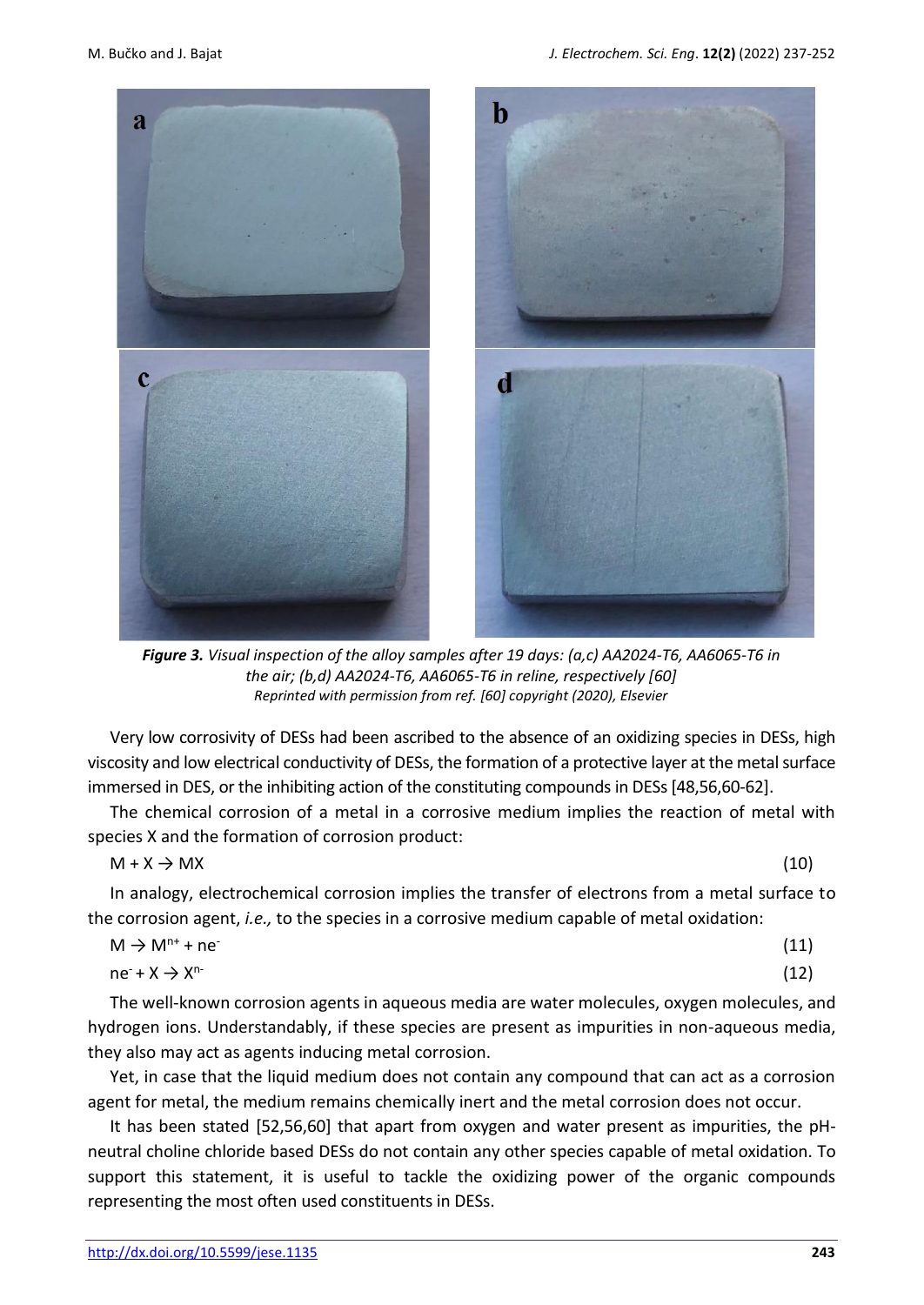| Metal                                                              | <b>DES</b>        | $j_{\text{corr}}/ \mu A \text{ cm}^{-2}$ | testing method, reference                   |
|--------------------------------------------------------------------|-------------------|------------------------------------------|---------------------------------------------|
|                                                                    |                   | 0.87 at 25 °C                            |                                             |
| steel                                                              | reline            | 1.72 at 80 °C                            | Tafel plots, [56]                           |
|                                                                    |                   | 10-3 at 25 °C                            |                                             |
|                                                                    | reline            | 0.02 at 75 °C                            | Tafel plots, [61]                           |
|                                                                    |                   | 1.18 at 25 °C                            |                                             |
|                                                                    | ethaline          |                                          | Tafel plots, [56]                           |
|                                                                    | ethaline          | 0.2 at 25 °C                             | Tafel plots, [61]                           |
|                                                                    |                   | 3.9 at 75 °C                             |                                             |
|                                                                    |                   | 6 10 <sup>-3</sup> at 25 °C              |                                             |
|                                                                    | glyceline         | 0.52 at 75 °C                            | Tafel plots, [61]                           |
|                                                                    | ChCl-malonic acid | 5 at 25 °C                               |                                             |
|                                                                    |                   | 187 at 75 °C                             | Tafel plots, [61]                           |
|                                                                    |                   | 3.58 at 25 °C                            |                                             |
| copper                                                             | reline            | 30.45 at 75 °C                           | Tafel plots, [61]                           |
|                                                                    | reline            | 340 at 80 °C                             | Tafel plots, [62]                           |
|                                                                    |                   | 17.44 at 25 °C                           |                                             |
|                                                                    | ethaline          | 166.53 at 75 °C                          | Tafel plots, [61]                           |
|                                                                    | ethaline          | 460 at 50 °C                             | Tafel plots, RDE 5000 rpm [63]              |
|                                                                    |                   | 8700 at 50 °C                            | Tafel plots, ultrasonic agitation (US) [63] |
|                                                                    |                   | 27540 at 50 °C                           | Tafel plots, RDE 5000 rpm + US [63]         |
|                                                                    | Glyceline         | 6.03 at 25 °C                            |                                             |
|                                                                    |                   | 31.22 at 75 °C                           | Tafel plots, [61]                           |
|                                                                    |                   | 7.43 at 25 °C                            |                                             |
|                                                                    | ChCl-malonic acid | 333.17 at 75 °C                          | Tafel plots, [61]                           |
| Stainless steel 316                                                | Reline            | $8 \times 10^{-3}$ at 25 °C              |                                             |
|                                                                    |                   | 0.013 at 75 °C                           | Tafel plots, [61]                           |
|                                                                    |                   | 0.014 at 25 °C                           |                                             |
|                                                                    | Ethaline          | 0.23 at 75 °C                            | Tafel plots, [61]                           |
|                                                                    |                   | $8 \times 10^{-3}$ at 25 °C              |                                             |
|                                                                    | Glyceline         | 0.11 at 75 °C                            | Tafel plots, [61]                           |
|                                                                    |                   | 0.4 at 25 °C                             |                                             |
|                                                                    | ChCl-malonic acid | 22.7 at 75 °C                            | Tafel plots, [61]                           |
| Aluminum alloys AA2024                                             |                   |                                          | Inductively coupled plasma optical          |
| and AA6065                                                         | Reline            | 0.4 at 60 °C                             | Emission spectroscopy, [60]                 |
| Extremely low corrosion rates for mild steel, Ni and Al in reline, |                   |                                          |                                             |
| ethaline, and glyceline: 1.9 to 5.02 $\mu$ m year <sup>-1</sup>    |                   |                                          | Tafel plots, [48]                           |
| Very slow reaction of AZ31B Mg alloy in ethaline,                  |                   |                                          |                                             |
| at temperatures up to 85 °C                                        |                   | $[64]$                                   |                                             |

*Table 3. Corrosion rate data for several DESs.*

Cholinium cation, being the representative of quaternary ammonium cations, is extremely stable toward the electroreduction, even at very negative electrode potentials [65]. Pure ethylene glycol (a constituent of ethaline) is almost inert even to reactive metals like magnesium [66]. As concerning urea (a constituent of reline), although the molten urea is a very versatile solvent that dissolves the majority of inorganic chemicals [67], the data on its corrosivity are very scarce. Yet, it is known from the research in urea production plants that the pure molten urea is not corrosive to stainless steels [68] and in addition, it has been used as a supporting electrolyte with a wide electrochemical window [69]. This brief summary shows that, indeed, the pure organics used for preparing the most common DESs, are not capable of metal oxidation.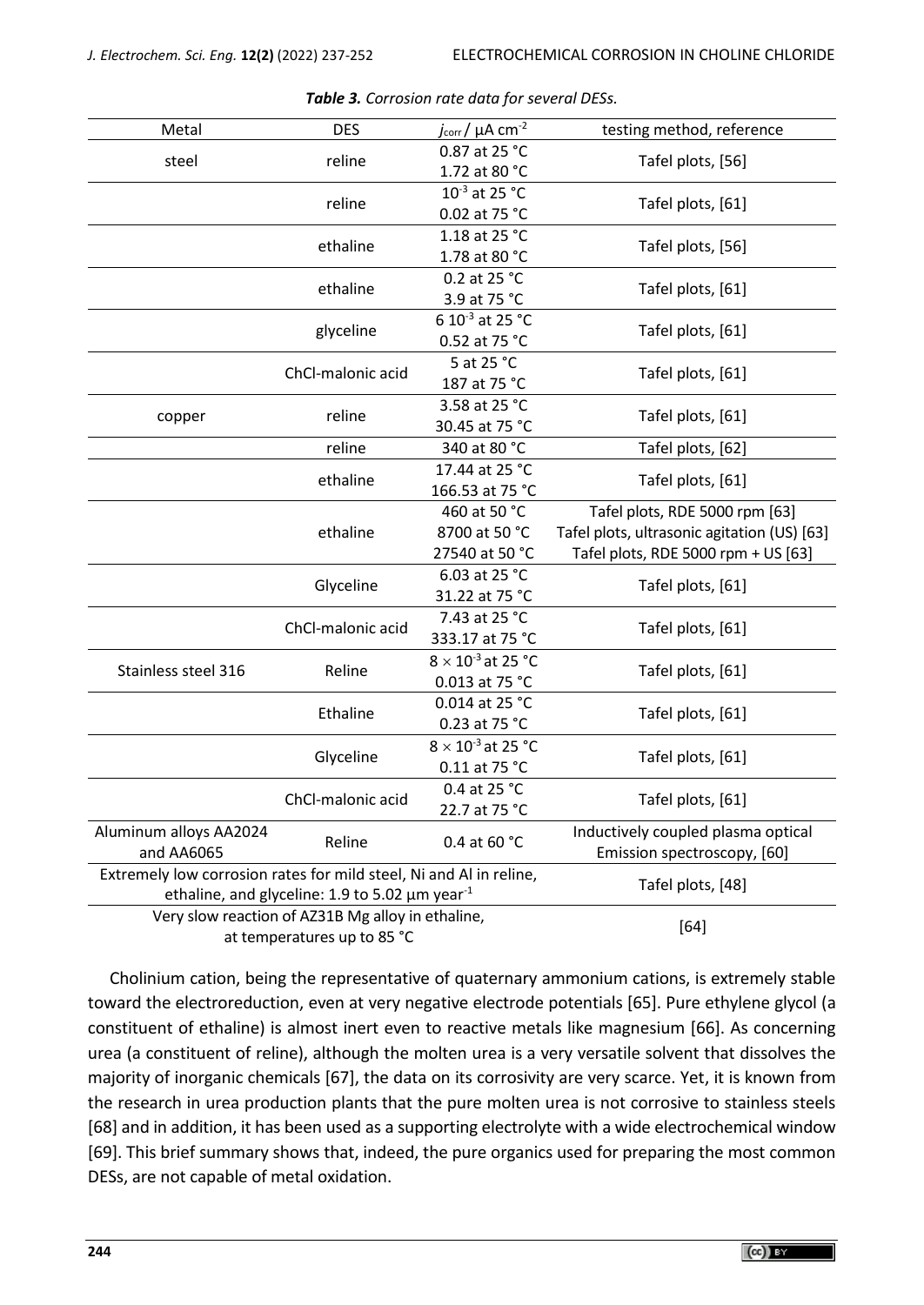The second important reason for the low corrosivity of choline chloride-based DESs is probably the corrosion inhibiting nature of the raw compounds. Like most organics, the choline cation and the common hydrogen bond donors should be easily adsorbed onto a metal surface, which is the main prerequisite for the inhibition of the corrosion process by blocking the anodic and/or cathodic sites. Consequently, the literature on the application of quaternary ammonium ions [70], choline based salts [71], choline based ionic liquids [72], urea [73], ethylene glycol [66, 74], alcohols in general [75], *etc*., as corrosion inhibitors in aqueous media, is extensive.

In [60], very low corrosion of AA2024-T6 and AA6065-T6 alloys in reline was ascribed to the adsorption of choline cation or urea molecules on the metal surface, where one or both of these species constitute the first liquid layer in contact with  $Al_2O_3$  passive film, thus separating and protecting it from the CI<sup>-</sup> anions. It was well documented for various DESs (choline chloride with ethylene glycol, 1,2- ethanediol, 1,2-propanediol, 1,3-propanediol, urea or thiourea) that at negative and open circuit electrode potential, the choline cations and HBD molecules occupy the first layer of adsorbate at the metal surface, whereas at a positive potential, the  $Cl^-$  anion is adsorbed [76, 77]. The mechanism of reline adsorption at various 2D nanomaterials was studied using molecular simulation methods [78]. Independently on the material used as a substrate, the number density profiles showed that the first adsorbed layer mainly consisted of urea molecules, while the number of CI<sup>-</sup> ions was significantly low, as presented in Figure 4 [78].



*Figure 4. Number of molecules, N, in the first adsorbed layer for reline adsorbed on graphene, boron nitride, silicene, germanene, and molybdenum disulfide [78] Reprinted with permission from ref. [78] copyright (2020), American Chemical Society*

Finally, as is the case in other organic media, an important factor of the metal corrosion rate in DES, may be the DES high viscosity or low electrical conductivity. For example, in the case of Zn corrosion in HCl-containing representatives of alcohols, ketones, esters, ethers, aromatics and chlorinated hydrocarbons, the viscosity was singled out as the decisive factor in the corrosion rate since it plays an important part in the transport of the oxidation agent and corrosion products [79]. On the contrary, in the same investigation and same media, for other metals under study (Fe, Al and stainless steel), the electrolytic conductivity of the solvents showed the most notable influence on the corrosion rate. It was concluded that the conductivity of around 10 mS cm<sup>-1</sup> represents a threshold value below which the corrosion process is considerably retarded, because the corrosion mechanism changes from electrolytic to non-electrolytic. The industrial application of organic media with conductivity lower than the listed threshold value would enable the employment of construction materials that are lower in price without fear of corrosion [79].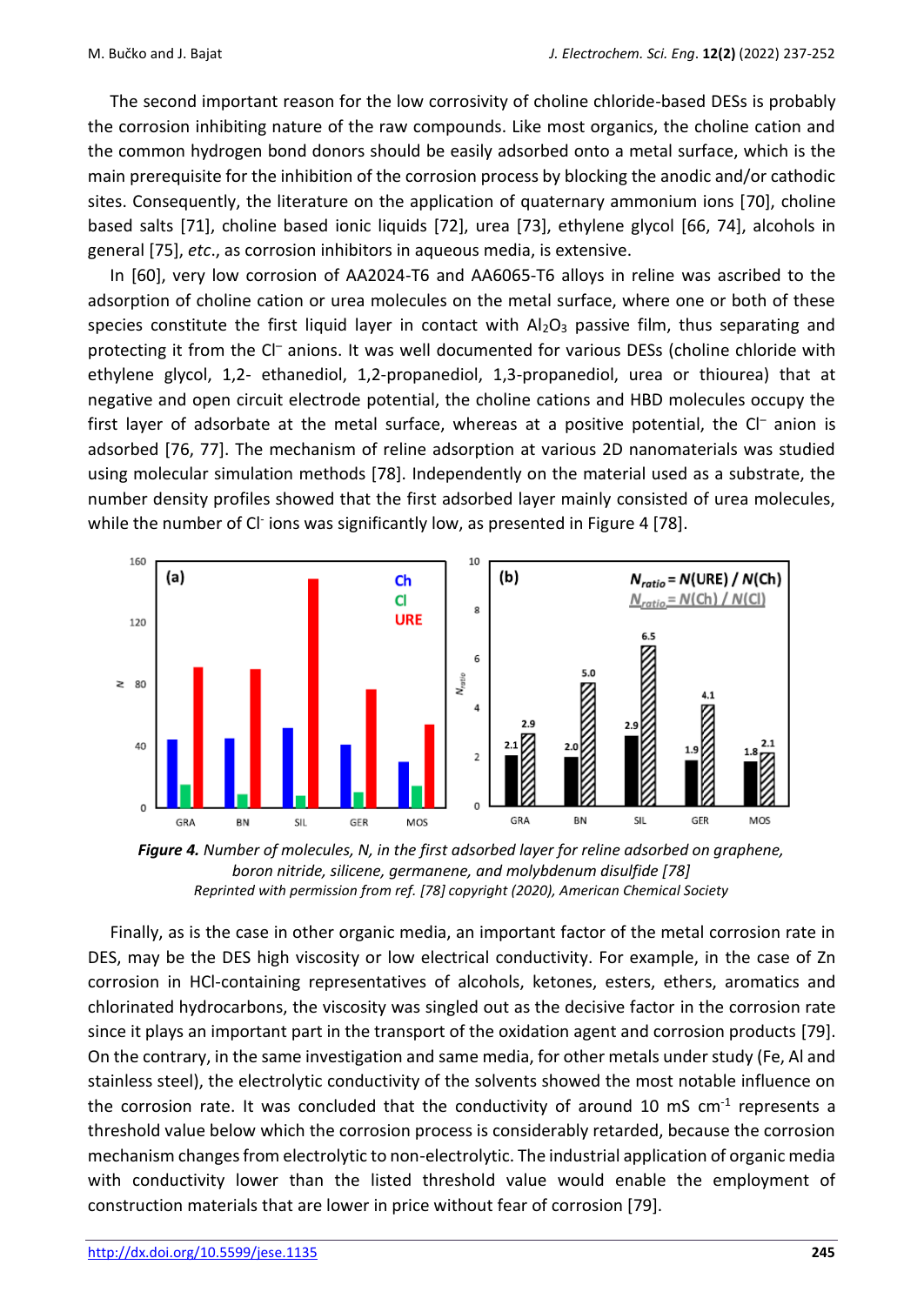It is very important to draw the parallel between the described findings in organic media and the case of DESs, bearing in mind the high viscosity and low electrical conductivity of the majority of DESs, as illustrated in Table 4. For instance, the high reline viscosity and low diffusivity of species in this liquid were assumed to be an important factor in Al-oxide passive film's stability at the Al-alloys in reline. Namely, the passive layer at the AA2024-T6 and AA6065 alloy surfaces remained intact even after 35 days of exposure to reline at 60 °C [60]. It was concluded that the pitting corrosion, even if it occurs at some point, will be terminated due to the significant mass transport limitation in a viscous medium because the diffusion of metal cations within the pit is necessary for a stable pit formation.

Although the conductivity of DESs with common HBDs listed in the table is notably higher than the conductivity of molecular solvents like ethylene glycol and glycerol, it is still well below the critical value of 10 mS cm $^{-1}$ .

| Solvent                                        | Viscosity, cP | Conductivity, mS $cm^{-1}$ | Reference |
|------------------------------------------------|---------------|----------------------------|-----------|
| ChCl-malonic acid                              | 721           | 0.55                       | [4]       |
| ChCl-urea DES                                  | 632           | 0.75                       | [4]       |
| ChCl-glycerol                                  | 376           | 1.05                       | [4]       |
| ChCl-ethylene glycol DES                       | 36            | 7.61                       | [4]       |
| C <sub>4</sub> mimBF <sub>4</sub> ionic liquid | 115           | 3.5                        | [4]       |
| Glycerol                                       | 967           | $5 10^{-5}$                | [80]      |
| Ethylene glycol                                | 16.1          | $1.4 10^{-4}$              | [81]      |

*Table 4. Viscosity and electrical conductivity of several DESs, some ionic liquids, and some molecular solvents at 298 K*

#### **6. Effect of water content**

Since choline chloride and typical HBDs in DESs (amides, alcohols, polyols, carboxylic acids, *etc*.) are very hygroscopic substances, a highly hydrophilic behaviour of most choline chloride-based DESs is expected [82]. As an illustration, reline contains 2500 ppm water even after a drying process conducted in a vacuum oven at 353 K over 24 h, and it can absorb atmospheric moisture up to a water concentration of 40 wt.% [83]. Similarly, the as-prepared ethaline contained 2.4 wt.% water even after thorough drying of precursor materials, and after two weeks in the open air, the water content reached 14.3 wt.% [82].

In general, water in DES decreases its kinematic viscosity (Figure 5), increases its electrical conductivity, and notably narrows its electrochemical window [82,84], and all these factors contribute to the increase in the corrosion processes rate. Consequently, it was shown in [85] that the corrosion of mild steel in ethaline and reline is significantly enhanced even with the addition of only 10 wt.% of water.

Very similar observations may be found in numerous researches of the water effect on the corrosivity of ionic liquids. When the corrosion behaviour of carbon steel, austenitic stainless steel, nickelbased alloy, copper, brass and AlMg3 alloy was examined in seven ionic liquids with different chemical structures, the addition of only 10 % of water increased the corrosivity of all ionic liquids significantly [87]. The increased corrosion rate with water addition of up to 8 wt.% was also measured for the case of Mg alloys in 1-butyl-3-methylimidazolium trifluoromethyl sulfonate ionic liquid [88].

The water effect on the metal corrosion rate in ionic liquids and deep eutectic solvents was ascribed to the increased solubility of oxygen as a cathodic species in the corrosion mechanism, higher diffusivity of oxygen, and the easier removal of corrosion products [85,89]. Moreover, it is known that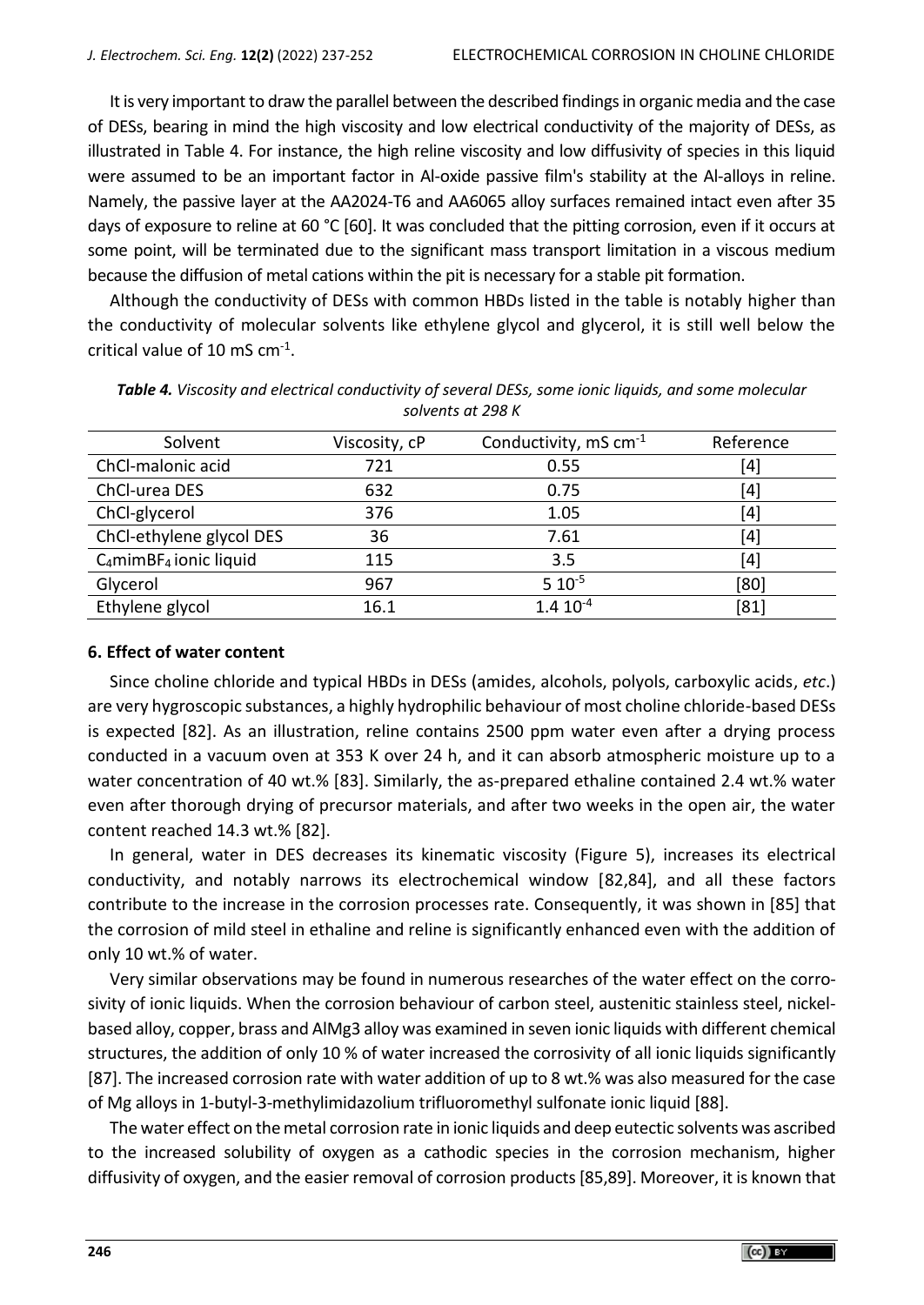the presence of water in an ionic liquid can cause anion hydrolysis, increasing electrolyte aggressiveness [89]. This should also be held in mind when a particular DES is selected for technical applications.



*Figure 5. Experimental values of viscosity vs. water mole fraction for the choline chloride+DLmalic acid DES, where symbols refer to experimental data points at several temperatures: 298.15 K (*♦*); 303.15 K (○); 308.15 K (●); 313.15 K (Δ); 318.15 K (▲); 323.15K (□); 328.15 K (■); 338.15 K (+); 348.15 K (⌂); 358.15 K (◄) and 363.15 K (×) [86] Reprinted with permission from ref. [86] copyright (2017), Serbian Chemical Society* 

According to the previous knowledge, it may be stated that the appropriate DES handling, storage, and water removal strategies should be developed to minimize the water content in DES in commercial applications.

Finally, when the future application of these types of electrolytes at an industrial scale is taken into account, it should be held in mind that even if the corrosion rates of various metals in DESs are low, future studies should focus on the long exposure to the DESs, which is characteristics of the real-life exploitation. Only a few of the cited studies in this review report the results from the prolonged contact of metals with DESs. In [56], the behaviour of the mild steel was monitored for 30 days of exposure to ethaline and reline, but it was observed that the most significant changes on the sample surface occurred on the first day of immersion. In the other example, the corrosion of Al alloys in reline was monitored for 36 days and it was concluded that the resistance of the passive layer steadily increased over the immersion time [60].

# **7. Conclusions**

In spite of the fact that the term "deep eutectic solvent" may be attributed to as many as  $10^6$ – $10^8$  various mixtures, the corrosion problem has been raised for a remarkably low number of DESs until now. A comprehensive literature data is nowadays available exclusively for traditional DESs containing choline chloride as their component, so these sources were the focus of the current review. One of the first and still actual applications of DESs has been the dissolution of various metal salts in electroplating, anodic polishing, and metal extraction/recycling by electrolysis due to the very strong solvating power of DESs. However, as this review clearly shows for various metals and DESs, when it comes to the dissolution of metals or alloys in their reduced ( $M<sup>0</sup>$ ) state, the solvating power of DESs shows to be very low, resulting in strikingly low corrosion rates.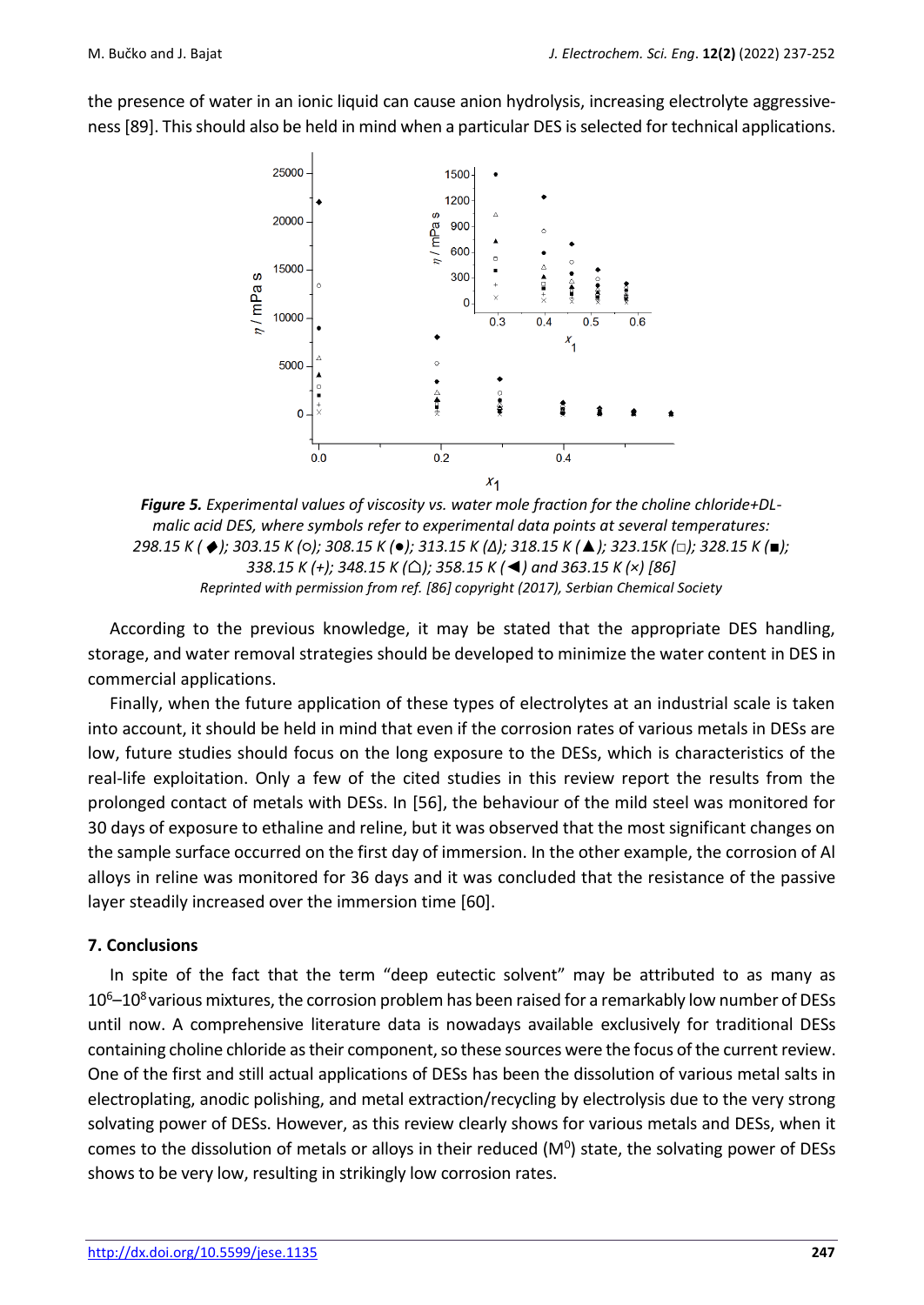This article recognizes the most distinguishing causative factors for the low DES corrosivity, and these are the absence of the oxidizing agents (apart from hydrogen ion, oxygen and water), the inhibiting role of organic DES components, and physical properties that do not allow the rapid corrosion process to occur or enhance the metal passivation process.

Yet, concerning the water impurity influence on their corrosivity, DESs are no different from the majority of other organic solvents or ionic liquids: the increase in water content notably increases the DES aggressiveness. If corrosion problems are to be avoided, strategies to minimize the water content in DES should be applied.

*Acknowledgement: This research was financed by the Ministry of Education, Science and Technological Development of the Republic of Serbia (Contract No. 451-03-9/2021-14/200135).*

# **References**

- [1] A. P. Abbott, G. Capper, D. L. Davies, R. K. Rasheed, V. Tambyrajah, *Chemical Communications* **0** (2003) 70-71.<https://doi.org/10.1039/B210714G>
- [2] B.B. Hansen, S. Spittle, B. A. Ragauskas, M. Dadmun, T.A. Zawodzinski, G.A Chen, D. Poe, Y. Zhang, J. M. Klein, A. Horton, L. Adhikari, T. Zelovich, B. W. Doherty, B. Gurkan, E. J. Maginn, . Baker, M. E. Tuckerman, R. F. Savinell, J. R. Sangoro, *Chemical Reviews* **121** (2021) 1232- 1285.<https://dx.doi.org/10.1021/acs.chemrev.0c00385>
- [3] A. P. Abbott, D. Boothby, G. Capper, D. L. Davies, R. K. Rasheed, *Journal of the American Chemical Society* **126** (2004) 9142-9147.<https://doi.org/10.1021/ja048266j>
- [4] E. L. Smith, A. P. Abbott, K. S. Ryder, *Chemical Reviews* **114** (2014) 11060-11082. <https://doi.org/10.1021/cr300162p>
- [5] K. Radošević, M. Cvjetko Bubalo, V. G. Srček, D. Grgas, D. Landeka, T. L. Dragičević, I. Radojčić Redovniković, *Ecotoxicology and Environmental Safety* **112** (2015) 46-53. <https://doi.org/10.1016/j.ecoenv.2014.09.034>
- [6] B. Gurkan, H. Squire, E. Pentzer, *Journal of Physical Chemistry Letters* **10** (2019) 7956-7964. <https://doi.org/10.1021/acs.jpclett.9b01980>
- [7] G. R. Jenkin, A. Z. Al-Bassam, R. C. Harris, A. P. Abbott, D. J. Smith, D. A. Holwell, R. J. Chapman, C .J. Stanley, *Minerals Engineering* **87** (2016) 18-24. <https://doi.org/10.1016/j.mineng.2015.09.026>
- [8] A. P. Abbott, K. J. McKenzie, K. S. Ryder, *ACS Symposium Series* **975** (2007) 186-197. <https://doi.org/10.1021/bk-2007-0975.ch013>
- [9] P. Sebastian, M. I. I. Giannotti, E. Gómez, J. M. Feliu, *ACS Applied Energy Materials* **1** (2018) 1016-1028.<https://doi.org/10.1021/acsaem.7b00177>
- [10] F. S. Oliveira, A. B. Pereiro, L. P. Rebelo, I. M. Marrucho, *Green Chemistry* **15** (2013) 1326- 1330.<https://doi.org/10.1039/c3gc37030e>
- [11] N. Schaeffer, M. A. Martins, C. M. Neves, S. P. Pinho, J. A. Coutinho, *Chemical Communications* **54** (2018) 8104-8107.<https://doi.org/10.1039/c8cc04152k>
- [12] S. Sarmad, J. P. Mikkola, X. Ji, *ChemSusChem* **10** (2017) 324-352. [https://doi.org/10.1002/](https://doi.org/10.1002/cssc.201600987) [cssc.201600987](https://doi.org/10.1002/cssc.201600987)
- [13] M. Chakrabarti, F. Mjalli, I. Alnashef, M. Hashim, M. Hussain, L. Bahadori, C. Low, *Renewable Sustainable Energy Reviews* **30** (2014) 254-270.<https://doi.org/10.1016/j.rser.2013.10.004>
- [14] H. D. Jhong, D. S. H. Wong, C. C. Wan, Y. Y. Wang, T. C. Wei, *Electrochemistry Communications* **11** (2009) 209-211.<https://doi.org/10.1016/j.elecom.2008.11.001>
- [15] M. Pätzold, S. Siebenhaller, S. Kara, A. Liese, C. Syldatk, D. Holtmann, *Trends in Biotechnology*  **37** (2019) 943-959.<https://doi.org/10.1016/j.tibtech.2019.03.007>
- [16] H. Zhao, G. A. Baker, *Journal of Chemical Technology and Biotechnology* **88** (2013) 3-12. <https://doi.org/10.1002/jctb.3935>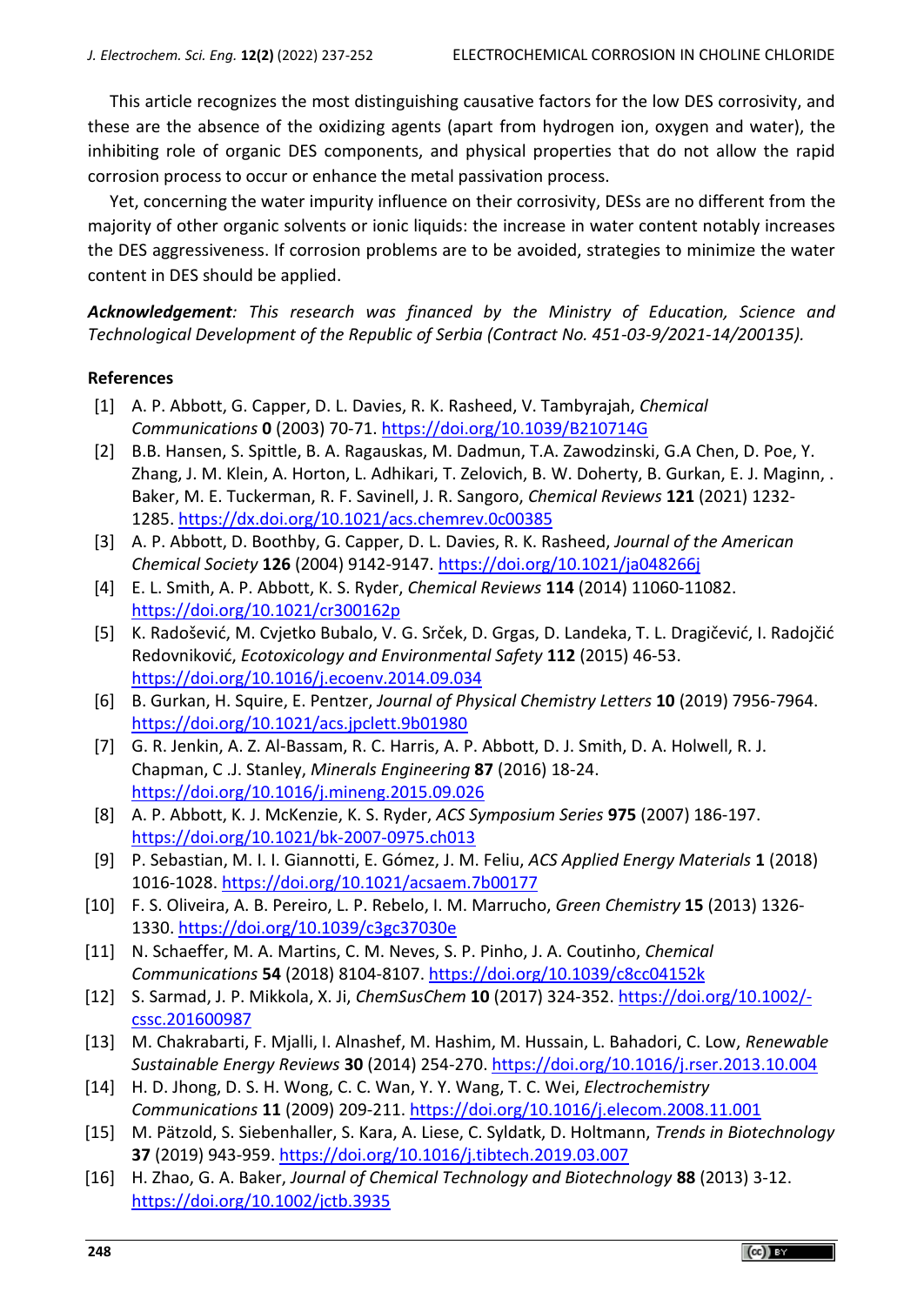- [17] K. D. O. Vigier, G. Chatel, F. Jérôme, *ChemCatChem* **7** (2015) 1250-1260. <https://doi.org/10.1002/cctc.201500134>
- [18] R. Esquembre, J. M. Sanz, J. G. Wall, F. del Monte, C. R. Mateo, M. L. Ferrer, *Physical Chemistry Chemical Physics* **15** (2013) 11248-11256. <https://doi.org/10.1039/c3cp44299c>
- [19] I. Mamajanov, A. E. Engelhart, H. D. Bean, N. V. Hud, *Angewandte Chemie International Edition* **49** (2010) 6310-6314.<https://doi.org/10.1002/anie.201001561>
- [20] M. Zakrewsky, A. Banerjee, S. Apte, T. Kern, M. Jones, R. Sesto, A. Koppisch, D. Fox, S. Mitragotri, *Advanced Healthcare Materials* **5** (2016) 1282-1289. <https://doi.org/10.1002/adhm.201600086>
- [21] Y. Huang, F. Shen, J. La, G. Luo, J. Lai, C. Liu, G. Chu, *Particulate Science and Technology* **31**  (2013) 81-84.<https://doi.org/10.1080/02726351.2011.648823>
- [22] X. Cunying, W. Qing, Y. Hua, J. Li, *Journal of Solid State Electrochemistry* **18** (2014) 2149- 2155.<https://doi.org/10.1007/s10008-014-2468-1>
- [23] R. Bernasconi, G. Panzeri, A. Accogli, F. Liberale, L. Nobili, L. Magagnin, *Electrodeposition from deep eutectic solvents in: Progress and Developments in Ionic Liquids, IntechOpen* (2017) 235-261.<https://doi.org/10.5772/64935>
- [24] A. V. Rudnev, *Russian Chemical Reviews* **89** (2020) 1463-1482. <https://doi.org/10.1070/RCR4970>
- [25] A. P. Abbott, K. J. McKenzie, *Physical Chemistry Chemical Physics* **8** (2006) 4265-4279. <https://doi.org/10.1039/B607329H>
- [26] V. S. Cvetkovic, N. M. Vukicevic, N. Jovicevic, J. S. Stevanovic, J. N. Jovicevic, *Transactions of Nonferrous Metals Society of China* **30** (2020) 823-834. [https://doi.org/10.1016/S1003-](https://doi.org/10.1016/S1003-6326(20)65257-8) [6326\(20\)65257-8](https://doi.org/10.1016/S1003-6326(20)65257-8)
- [27] Y. H. You, C. Gu, X. Wang, J. Tu, *Surface and Coatings Technology* **206** (2012) 3632-3638. <https://doi.org/10.1016/j.surfcoat.2012.03.001>
- [28] T. A. Green, P. Valverde, S. Roy, *Journal of the Electrochemical Society* **165** (2018) D313- D320.<https://doi.org/10.1149/2.0371809jes>
- [29] T. A. Green, X. Su, S. Roy, *ECS Transactions* **77** (2017) 1247-1253. [https://doi.org/](https://doi.org/%2010.1149/07711.1247ecs) [10.1149/07711.1247ecs](https://doi.org/%2010.1149/07711.1247ecs)
- [30] S. Ghosh, S. Roy, *Surface and Coatings Technology* **238** (2014) 165-173. <https://doi.org/10.1016/j.surfcoat.2013.10.069>
- [31] P. Valverde, T. Green, S. Roy, *ECS Transactions* **77** (2017) 859-864. <https://doi.org/10.1149/07711.0859ecst>
- [32] M. Bučko, D. Culliton, A. J. Betts, J. B. Bajat, *Transactions of the IMF* **95** (2017) 60-64. <https://doi.org/10.1080/00202967.2017.1255412>
- [33] E. Gómez, P. Cojocaru, L. Magagnin, E. Valles, *Journal of Electroanalytical Chemistry* **658** (2011) 18-24. <https://doi.org/10.1016/j.jelechem.2011.04.015>
- [34] P. Cojocaru, L. Magagnin, E. Gomez, E. Vallés, *Materials Letters* **65** (2011) 3597-3600. <https://doi.org/10.1016/j.matlet.2011.08.003>
- [35] M. Steichen, M. Thomassey, S. Siebentritt, P. J. Dale, *Physical Chemistry Chemical Physics* **13** (2011) 4292-4302. [https://doi.org/10.1039/C0CP01408G](https://doi.org/10.1080/00202967.2017.1255412)
- [36] P. Guillamat, M. Cortés, E. Vallés, E. Gómez, *Surface and Coatings Technology* **206** (2012) 4439-4448. [https://doi.org/10.1016/j.surfcoat.2012.04.093](https://doi.org/10.1080/00202967.2017.1255412)
- [37] A. P. Abbott, J. C. Barron, K. S. Ryder, D. Wilson, *Chemistry A European Journal* **13** (2007) 6495-6501.<https://doi.org/10.1002/chem.200601738>
- [38] T. Beyersdorff, T. J. S. Schubert, U. Welz-Biermann, W. Pitner, A. P. Abbott, K. J. McKenzie, K. S. Ryder, in D. R. MacFarlane, A. P. Abbott, (eds.), *Electrodeposition from Ionic Liquids*, Wiley-VCH, Weinheim, Germany, 2008, p. 15.<https://doi.org/10.1002/9783527682706>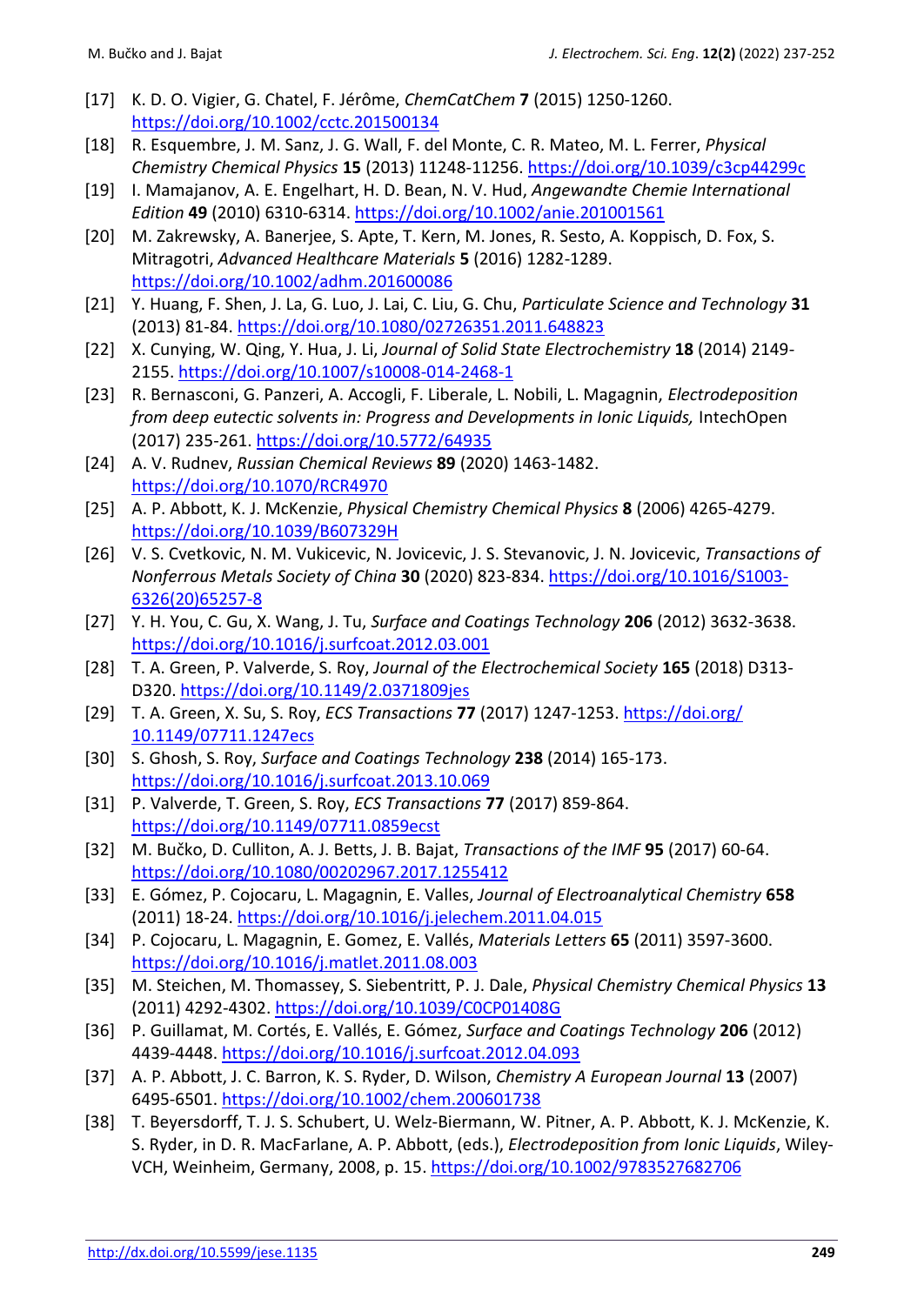- [39] E. Heitz, *Corrosion of metals in organic solvents*, in M.G. Fontana *et al.* (eds.), *Advances in Corrosion Science and Technology*, Plenum Press, New York, USA, 1974, p. 149. [https://doi.org/10.1007/978-1-4615-9059-0\\_3](https://doi.org/10.1007/978-1-4615-9059-0_3)
- [40] A. P. Abbott, S. S. M. Alabdullah, A. Y. M. Al-Murshedi, K.S. Ryder, *Faraday Discussions* **206** (2018) 365-377.<https://doi.org/10.1039/c7fd00153c>
- [41] T. Lemaoui, F. Abu Hatab, A. S. Darwish, A. Attoui, N. E. H. Hammoudi, G. Almustafa, M. Benaicha, Y. Benguerba, I. M. Alnashef, *ACS Sustainable Chemical Engineering* **9** (2021) 5783- 5808.<https://doi.org/10.1021/acssuschemeng.0c07367>
- [42] E. Heitz', C. Kyriazis, *Industrial & Engineering Chemistry Research* **17** (1978) 37-41. <https://doi.org/10.1021/i360065a011>
- [43] S. S. Alabdullah, *pH measurements in ionic liquids*, *Doctoral Thesis*, University of Leicester, 2018.
- [44] A. Mitar, M. Panić, J. Prlić Kardum, J. Halambek, A. Sander, K. Zagajski Kučan, I. Radojčić Redovniković, K. Radošević, *Chemical and Biochemical Engineering Quarterly* **33** (2019) 1-18. <https://doi.org/10.15255/CABEQ.2018.1454>
- [45] F. S. Mjalli, O.U. Ahmed, *Asia-Pacific Journal of Chemical Engineering* **12** (2017) 313-320. <https://doi.org/10.1002/apj.2074>
- [46] F. S. Mjalli, O. U. Ahmed, *Korean Journal of Chemical Engineering* **33** (2016) 337-343. <https://doi.org/10.1007/s11814-015-0134-7>
- [47] D. Shah, F. S. Mjalli, *Physical Chemistry Chemical Physics* **16** (2014) 23900-23907. <https://doi.org/10.1039/C4CP02600D>
- [48] A. P. Abbott, E. I. Ahmed, R. C. Harris, K. S. Ryder, *Green Chemistry* **16** (2014) 4156-4161. <https://doi.org/10.1039/C4GC00952E>
- [49] I. M. Pateli, D. Thompson, S. S. M. Alabdullah, A. P. Abbott, G. R. T. Jenkin, J. M. Hartley, *Green Chemistry* **22** (2020) 5476-5486[. https://doi.org/10.1039/D0GC02023K](https://doi.org/10.1039/D0GC02023K)
- [50] E. McCafferty, *Corrosion Science* **45** (2003) 1421-1438. [https://doi.org/10.1016/S0010-](https://doi.org/10.1016/S0010-938X(02)00231-7) [938X\(02\)00231-7](https://doi.org/10.1016/S0010-938X(02)00231-7)
- [51] J. Soltis, *Corrosion Science* **90** (2015) 5-22.<https://doi.org/10.1016/j.corsci.2014.10.006>
- [52] X. Li, K. Binnemans, *Chemical Reviews* **121** (2021) 4506-4530. <https://doi.org/10.1021/acs.chemrev.0c00917>
- [53] Y. Nakao, *Journal of the Chemical Society, Chemical Communications* **5** (1992) 426-427. <https://doi.org/10.1039/C39920000426>
- [54] G. Kear, B. D. Barker, F. C. Walsh, *Corrosion Science* **46** (2004) 109-135. [https://doi.org/10.1016/S0010-938X\(02\)00257-3](https://doi.org/10.1016/S0010-938X(02)00257-3)
- [55] F. R. Pérez, C. A. Barrero, A. R. H. Walker, K. E. García, K. Nomura, *Materials Chemistry and Physics* **117** (2009) 214-223.<https://doi.org/10.1016/j.matchemphys.2009.05.045>
- [56] A. A. Kityk, Y. D. Rublova, A. Kelm, V. V. Malyshev, N. G. Bannyk, I. Flis-Kabulska, *Journal of Electroanalytical Chemistry* **823** (2018) 234-244. [https://doi.org/10.1016/j.jelechem.-](https://doi.org/10.1016/j.jelechem.2018.06.018) [2018.06.018](https://doi.org/10.1016/j.jelechem.2018.06.018)
- [57] J. M. Hartley, C. M. Ip, G. C. H. Forrest, K. Singh, S. J. Gurman, K. S. Ryder, A. P. Abbott, G. Frisch, *Inorganic Chemistry* **53** (2014) 6280-6288.<https://doi.org/10.1021/ic500824r>
- [58] J. L. Barriada, A. D. Tappin, E. Hywel Evans, E. P. Achterberg, *TrAC Trends in Analytical Chemistry* **26** (2007) 809-817. <https://doi.org/10.1016/j.trac.2007.06.004>
- [59] A. P. Abbott, G. Frisch, S. J. Gurman, A. R. Hillman, J. Hartley, F. Holyoak, K. S. Ryder, *Chemical Communications* **47** (2011) 10031-10033. <https://doi.org/10.1039/C1CC13616J>
- [60] M. Bucko, A. C. Bastos, M. G. S. Ferreira, J. B. Bajat, *Electrochimica Acta* **357** (2020) 136861. <https://doi.org/10.1016/j.electacta.2020.136861>
- [61] T. H. Ibrahim, R. Alhasan, M. Bedrelzaman, M. A. Sabri, N. A. Jabbar, F. S. Mjalli, *International Journal of Electrochemical Science* **14** (2019) 8450-8469. <https://doi.org/10.20964/2019.09.27>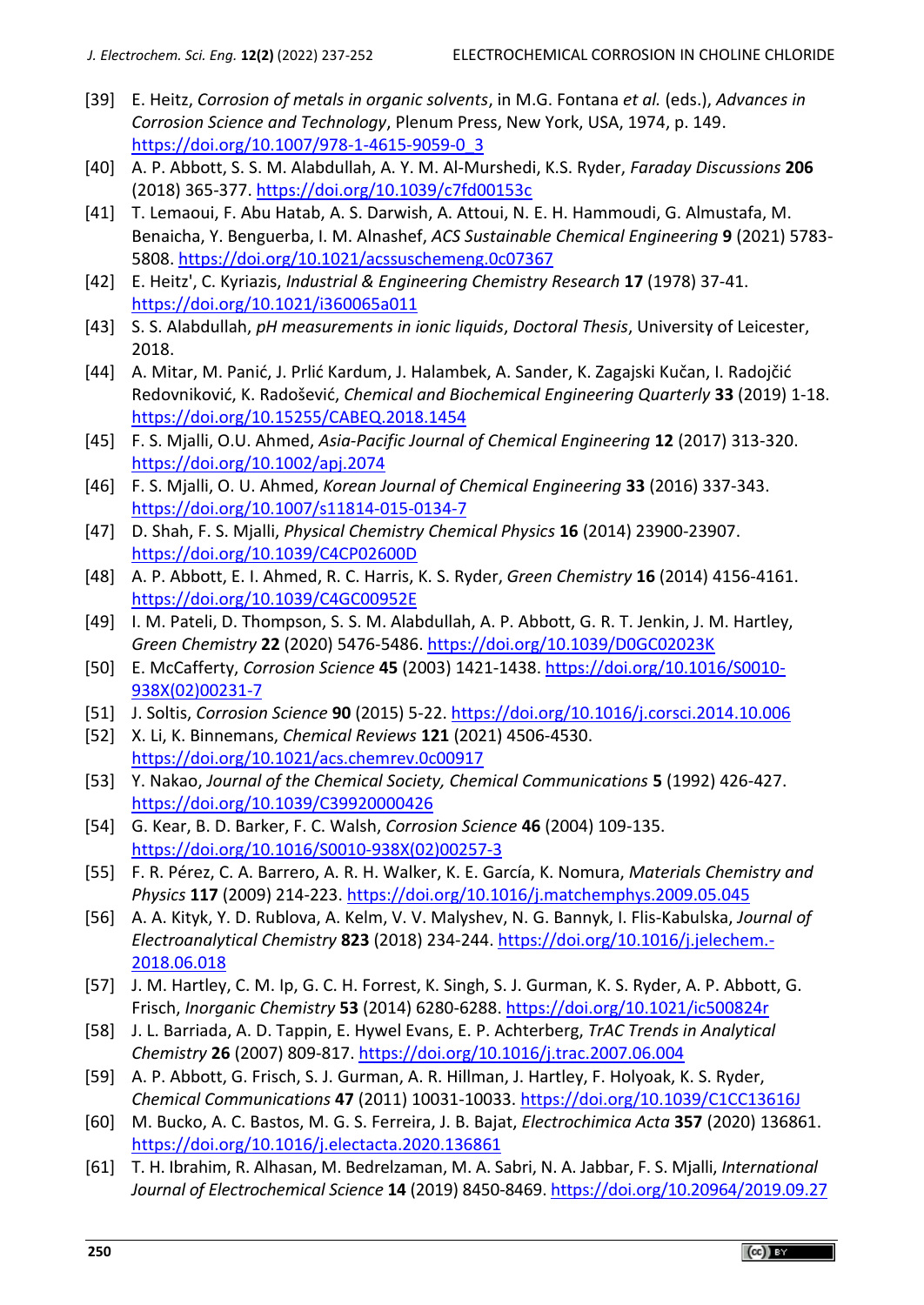- [62] J. Tang, C. Xu, X. Zhu, H. Liu, X. Wang, M. Huang, Y. Hua, Q. Zhang, Y. Li, *Journal of The Electrochemical Society* **165** (2018) E406-E411. <https://doi.org/10.1149/2.0091810jes>
- [63] M. L. Doche, A. Mandroyan, M. Mourad-Mahmoud, V. Moutarlier, J. Y. Hihn, *Chemical Engineering and Processing: Process Intensification* **121** (2017) 90-96. <https://doi.org/10.1016/j.cep.2017.08.006>
- [64] J. Zhang, C. Gu, W. Yan, J. Tu, X. Ding, *Surface and Coatings Technology* **344** (2018) 702-709. <https://doi.org/10.1016/j.surfcoat.2018.04.004>
- [65] G. H. Lane, *Electrochimica Acta* **83** (2012) 513-528. [https://doi.org/10.1016/j.electacta.-](https://doi.org/10.1016/j.electacta.2012.08.046) [2012.08.046](https://doi.org/10.1016/j.electacta.2012.08.046)
- [66] G. Song, D. StJohn, *Corrosion Science* **46** (2004) 1381-1399. [https://doi.org/10.1016/j.corsci.-](https://doi.org/10.1016/j.corsci.2003.10.008) [2003.10.008](https://doi.org/10.1016/j.corsci.2003.10.008)
- [67] R. Clark, *Nature* **168** (1951) 876-876.<https://doi.org/10.1038/168876a0>
- [68] D. E. Nichols, D. T. Nguyen, M. M. Norton, B. R. Parker, L. E. Daniels, 202nd *National Meeting of the American Chemical Society*, *The effect of conditioning agents on the corrosive properties of molten urea*, New York, USA, 1991, p. 1
- [69] H. Liang, H. Li, Z. Wang, F. Wu, L. Chen, X. Huang, *The Journal of Physical Chemistry B* **105**  (2001) 9966-9969.<https://doi.org/10.1021/jp0119779>
- [70] R. J. Meakins, *Journal of Applied Chemistry* **13** (1963) 339-345. [https://doi.org/10.1002/jctb.-](https://doi.org/10.1002/jctb.5010130803) [5010130803](https://doi.org/10.1002/jctb.5010130803)
- [71] R. Solmaz, *Corrosion Science* **81** (2014) 75-84.<https://doi.org/10.1016/j.corsci.2013.12.006>
- [72] C. Verma, I. B. Obot, I. Bahadur, E.-S. M. Sherif, E. E. Ebenso, *Applied Surface Science* **457** (2018) 134-149.<https://doi.org/10.1016/j.apsusc.2018.06.035>
- [73] S. M. Abd El Haleem, S. Abd El Wanees, E. E. Abd El Aal, A. Farouk, *Corrosion Science* **68** (2013) 1-13.<https://doi.org/10.1016/j.corsci.2012.03.021>
- [74] B. Widyanto, I. Gede Bagus Eka Suputra Wiguna, *Heliyon* **5** (2019) e02006. <https://doi.org/10.1016/j.heliyon.2019.e02006>
- [75] D. Jayaperumal, *Materials Chemistry and Physics* **119** (3) 478-484. <https://doi.org/10.1016/j.matchemphys.2009.09.028>
- [76] J. Wu, R. Zhou, P.M. Radjenovic, S. Liu, D. Wu, J. Li, B. Mao, J. Yan, *Electrochimica Acta* **390** (2021) 138859.<https://doi.org/10.1016/j.electacta.2021.138859>
- [77] R. Costa, M. Figueiredo, C. M. Pereira, F. Silva, *Electrochimica Acta* **55** (2010) 8916-8920. <https://doi.org/10.1016/j.electacta.2010.07.070>
- [78] S. Rozas, M. Atilhan, S. Aparicio, *The Journal of Physical Chemistry B* **124** (2020) 1197-1206. <https://doi.org/10.1021/acs.jpclett.9b01980>
- [79] P. Hronsky, *Corrosion* **37** (1981) 161-170.<https://doi.org/10.5006/1.3622160>
- [80] S. R. Gregory, *Physical properties of glycerine*, in E. Jungermann, N.O.V. Sonntag (eds.) *Glycerine A Key Cosmetic Ingredient*, CRC Press, Boca Raton, USA, 1991, p. 111. <https://doi.org/10.1201/9780203753071>
- [81] V. V. Loskutov, G. N. Kosova, *Russian Journal of Physical Chemistry A* **93** (2019) 260-264. <https://doi.org/10.1134/S003602441902016X>
- [82] J. Raymund Brusas, E. M. B. Dela Pena, *Journal of Electrochemical Science and Technology* (2021) Ahead of print.<https://doi.org/10.33961/jecst.2020.01522>
- [83] D. Cuiling, B. Zhao, C. Xiao-Bo, N. Birbilis, H. Yang, *Scientific Reports* **6** (2016) 29225-29239. <https://doi.org/10.1038/srep29225>
- [84] M. Bucko, S. Roy, P. Valverde-Armas, A. Onjia, A. C. Bastos, J. B. Bajat, *Journal of The Electrochemical Society* **165** (16) (2018) H1059-H1065. [https://doi.org/10.1149/2.0921816jes\]](https://doi.org/10.1149/2.0921816jes)
- [85] Y. D. Rublova, A. A. Kityk, N. G. Bannyk, V. S. Protsenko, F. I. Danilov, *Materials Today: Proceedings* **6** (2019) 232-236. [https://doi.org/10.1016/j.matpr.2018.10.099](https://doi.org/10.1039/B419320M)